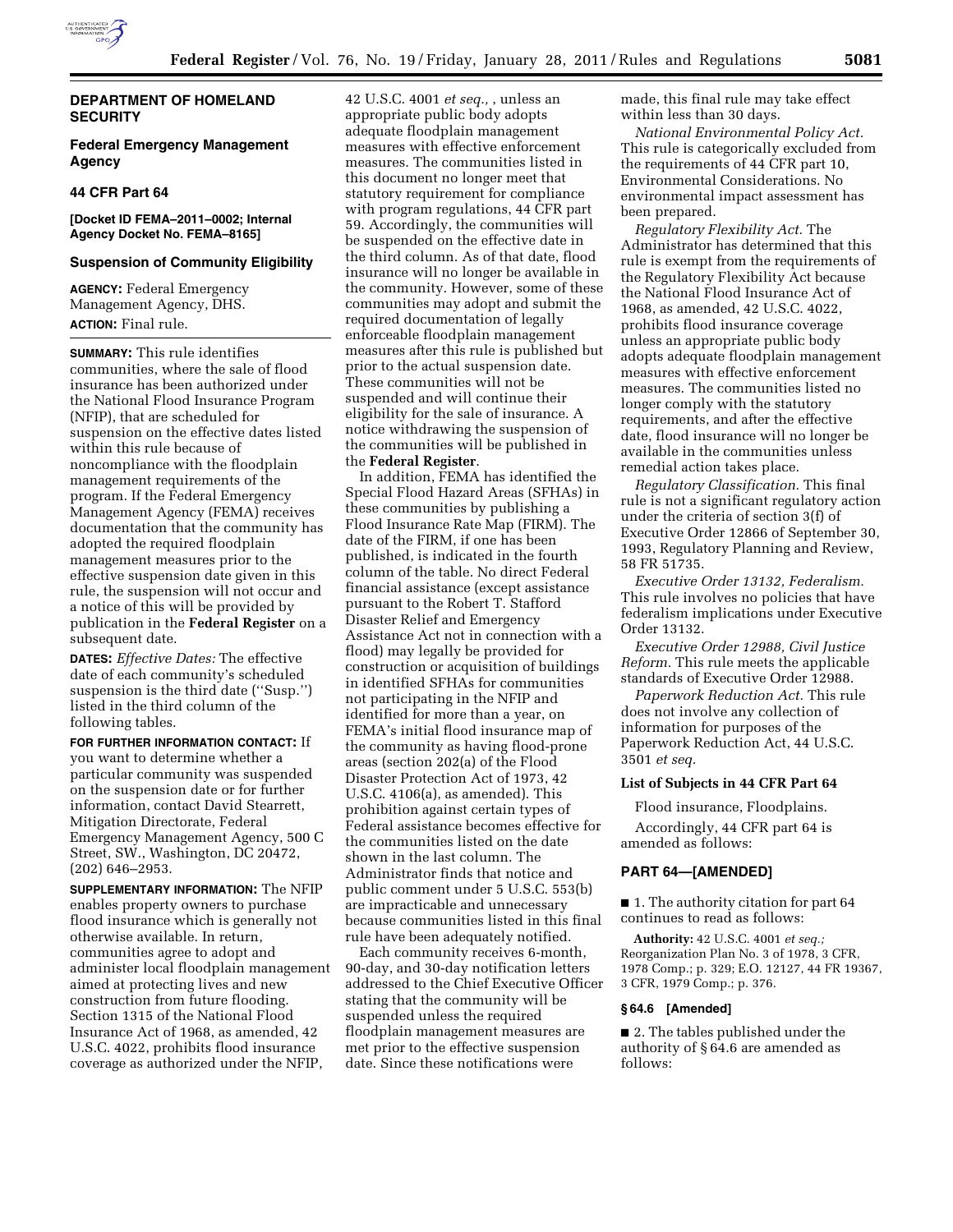$\equiv$ 

e.

| State and location                                                                          | Community<br>No. | Effective date authorization/cancellation of<br>sale of flood insurance in community                 | <b>Current effective</b><br>map Date  | Date certain<br>federal<br>assistance<br>no longer<br>available<br>in SFHAs |
|---------------------------------------------------------------------------------------------|------------------|------------------------------------------------------------------------------------------------------|---------------------------------------|-----------------------------------------------------------------------------|
| <b>Region III</b><br>Virginia: Petersburg, City of, Independent<br>City.<br><b>Region V</b> | 510112           | November 7, 1973, Emerg; March 16,<br>1981, Reg; February 4, 2011, Susp.                             | Feb. 4, 2011                          | Feb. 4, 2011.                                                               |
| Illinois:                                                                                   |                  |                                                                                                      |                                       |                                                                             |
| Banner, Village of, Fulton County                                                           | 170743           | December 30, 1975, Emerg; July 2, 1981,<br>Reg; February 4, 2011, Susp.                              | do*                                   | Do.                                                                         |
| Fulton County, Unincorporated Areas                                                         | 170241           | November 13, 1979, Emerg; January 17,<br>1986, Reg; February 4, 2011, Susp.                          | $$ do* $$                             | Do.                                                                         |
| Lewistown, City of, Fulton County                                                           | 170782           | July 28, 1975, Emerg; October 5, 1984,<br>Reg; February 4, 2011, Susp.                               | $$ do* $$                             | Do.                                                                         |
| Liverpool, Village of, Fulton County                                                        | 170762           | December 10, 1974, Emerg; June 15, 1981,                                                             | $$ do* $$                             | Do.                                                                         |
| Mark, Village of, Putnam County                                                             | 170572           | Reg; February 4, 2011, Susp.<br>April 23, 1976, Emerg; January 3, 1985,                              | $$ do* $$                             | Do.                                                                         |
| Putnam County, Unincorporated Areas                                                         | 170993           | Reg; February 4, 2011, Susp.<br>June 5, 1981, Emerg; November 15, 1984,                              | $\dots \dots$ do* $\dots \dots \dots$ | Do.                                                                         |
| Standard, Village of, Putnam County                                                         | 171012           | Reg; February 4, 2011, Susp.<br>January 16, 1984, Emerg; March 1, 1987,                              | $\dots \dots$ do* $\dots \dots \dots$ | Do.                                                                         |
| Minnesota: Bertha, City of, Todd County                                                     | 270474           | Reg; February 4, 2011, Susp.<br>April 7, 1975, Emerg; July 17, 1986, Reg;                            | $$ do* $$                             | Do.                                                                         |
| Browerville, City of, Todd County                                                           | 270475           | February 4, 2011, Susp.<br>April 16, 1974, Emerg; September 30,                                      | $$ do* $$                             | Do.                                                                         |
| Clarissa, City of, Todd County                                                              | 270476           | 1988, Reg; February 4, 2011, Susp.<br>April 30, 1974, Emerg; June 3, 1986, Reg;                      | $$ do* $$                             | Do.                                                                         |
| Eagle Bend, City of, Todd County                                                            | 270477           | February 4, 2011, Susp.<br>July 2, 1974, Emerg; June 3, 1986, Reg;                                   | $$ do* $$                             | Do.                                                                         |
| Hewitt, City of, Todd County                                                                | 270478           | February 4, 2011, Susp.<br>September 16, 1975, Emerg; June 8, 1984,                                  | $$ do* $$                             | Do.                                                                         |
| Long Prairie, City of, Todd County                                                          | 270479           | Reg; February 4, 2011, Susp.<br>April 16, 1974, Emerg; July 16, 1980, Reg;                           | $$ do* $$                             | Do.                                                                         |
| Todd County, Unincorporated Areas                                                           | 270551           | February 4, 2011, Susp.<br>February 1, 1974, Emerg; September 1,                                     | $\dots \dots$ do* $\dots \dots \dots$ | Do.                                                                         |
| <b>Region VI</b>                                                                            |                  | 1988, Reg; February 4, 2011, Susp.                                                                   |                                       |                                                                             |
| Arkansas:<br>Harrisburg, City of, Poinsett County                                           | 050173           | February 27, 1975, Emerg; November 1,                                                                | do*                                   | Do.                                                                         |
| Lepanto, City of, Poinsett County                                                           | 050174           | 1985, Reg; February 4, 2011, Susp.<br>July 17, 1974, Emerg; July 4, 1988, Reg;                       | $$ do* $$                             | Do.                                                                         |
| Marked Tree, City of, Poinsett County                                                       | 050175           | February 4, 2011, Susp.<br>May 21, 1975, Emerg; July 16, 1980, Reg;   do*                            |                                       | Do.                                                                         |
| Poinsett County, Unincorporated Areas                                                       | 050172           | February 4, 2011, Susp.<br>May 6, 1983, Emerg; August 19, 1987, do*                                  |                                       | Do.                                                                         |
| Trumann, City of, Poinsett County                                                           | 050176           | Reg; February 4, 2011, Susp.<br>September 5, 1974, Emerg; April 15, 1979,                            | $$ do* $$                             | Do.                                                                         |
|                                                                                             |                  | Reg; February 4, 2011, Susp.                                                                         |                                       |                                                                             |
| Tyronza, City of, Poinsett County                                                           | 050371           | May 12, 1975, Emerg; September 28, 1982,<br>Reg; February 4, 2011, Susp.                             | $\dots \dots$ do* $\dots \dots \dots$ | Do.                                                                         |
| Waldenburg, Town of, Poinsett County                                                        | 050497           | June 16, 2010, Emerg; February 4, 2011,<br>Reg; February 4, 2011, Susp.                              | $$ do* $$                             | Do.                                                                         |
| Weiner, City of, Poinsett County                                                            | 050373           | October 31, 1975, Emerg; September 28,<br>1982, Reg; February 4, 2011, Susp.                         | $$ do* $$                             | Do.                                                                         |
| Oklahoma:<br>Boynton, Town of, Muskogee County                                              | 400120           | June 24, 1976, Emerg; September 28,                                                                  | $\dots \dots$ do* $\dots \dots \dots$ | Do.                                                                         |
| Braggs, Town of, Muskogee County                                                            | 400121           | 1979, Reg; February 4, 2011, Susp.<br>October 30, 1975, Emerg; May 25, 1978,                         | $$ do* $$                             | Do.                                                                         |
| Fort Gibson, Town of, Cherokee and                                                          | 400123           | Reg; February 4, 2011, Susp.<br>July 8, 1977, Emerg; July 16, 1980, Reg;                             | $$ do* $$                             | Do.                                                                         |
| Muskogee Counties.<br>Haskell, Town of, Muskogee County                                     | 400124           | February 4, 2011, Susp.<br>August 7, 1975, Emerg; December 4, 1979,                                  | do*                                   | Do.                                                                         |
| Muskogee, City of, Muskogee County                                                          | 400125           | Reg; February 4, 2011, Susp.<br>April 22, 1975, Emerg; July 2, 1980, Reg;                            | $\dots \dots$ do* $\dots \dots \dots$ | Do.                                                                         |
| Muskogee<br>County,<br>Unincorporated                                                       | 400491           | February 4, 2011, Susp.<br>September 27, 1985, Emerg; March 4,                                       | do*                                   | Do.                                                                         |
| Areas.<br>Oktaha, Town of, Muskogee County                                                  | 400126           | 1991, Reg; February 4, 2011, Susp.<br>October 14, 1975, Emerg; May 25, 1978,                         | $$ do* $$                             | Do.                                                                         |
| Porum, Town of, Muskogee County                                                             | 400127           | Reg; February 4, 2011, Susp.<br>May 21, 1976, Emerg; April 15, 1980, Reg;<br>February 4, 2011, Susp. | $$ do* $$                             | Do.                                                                         |